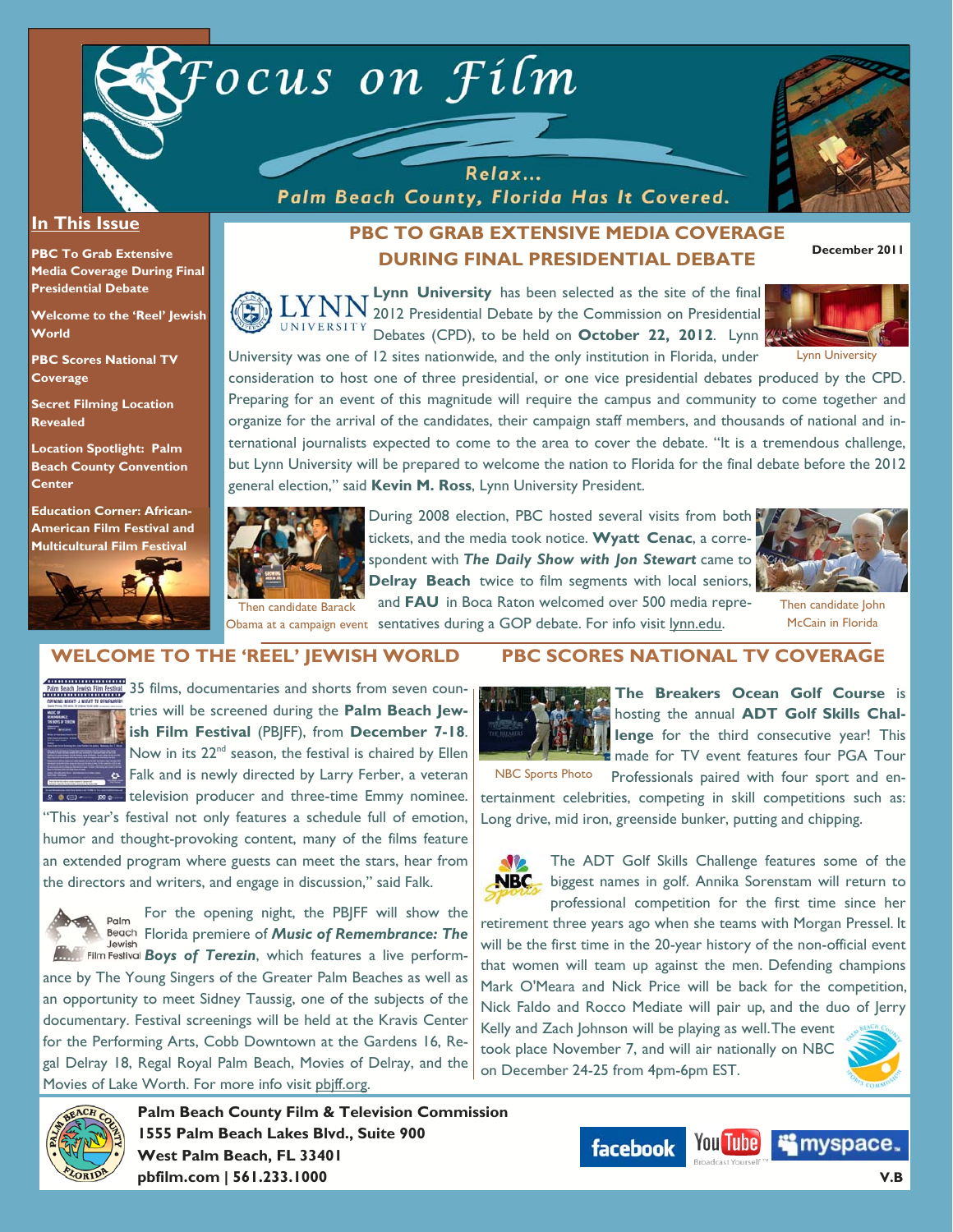### **GET YOUR 'VOICE' HEARD!**

The **Palm Beach Film Society**  Palm Beach **(PBFS)** is calling for submissions to the **Film Festival 2012 Voices of Local Film Competition** at the **Palm Beach International Film Festival (PBIFF)**! PBFS is celebrating its tenth anniversary! PBFS is looking for Florida-based filmmakers to submit their short or feature films, documentaries, or music/performance videos. Download the submission form at pbfilmsociety.org. The early deadline is February 5, 2012 and the late deadline is February 20, 2012, but the submission fee is higher. All entries must be postmarked by the deadline. For more info visit pbfilmsociety.org.



The 17<sup>th</sup> annual PBIFF is set to take place April 11-19, 2012. The festival celebrates the best in American and foreign independent film at locations throughout Palm Beach County. For more info visit pbifilmfest.org.

### **ROX 'ROCKS' THE RUNWAY**



**Roxanna Cella**, host of *Palm Beach Rox*, a TV Show based out of **Palm Beach Gardens**, was front and center at the 2011 Victoria's Secret Fashion Show. "This year's show was spectacular. It was filled with extravagant wings, incredible wardrobe, effects, and performances by major musicians" said Cella. The show featured several multi-platinum

Roxanna Cella

artists including Kanye West, and 30 super models, including Adriana Lima and Miranda Kerr. "Cella reaches millions of people through *Palm Beach Rox*, and millions of people a day on her global Internet network, Rox-World.TV. We expect to have over one million subscribers by January 1, 2012," said **Richard Victor Mahee**, CTO/Co-Executive Producer, Rox World.



Miranda Kerr

**DXWORID** The goal of RoxWorld.TV is to keep members and

users up to date on the latest information about April 2012. "The shoot went really well, and celebrities, fashion, style, shopping, dining, travel, red-carpet events, hot trends and more. "We bring the best of the world to Palm Beach...and the best of Palm Beach to the world," said President, Dynamic TV Marketing. For more Cella. For more info visit roxworld.tv.

### **INDIE FILM INKS NAT'L DISTRIBUTION**



The spooky new indie flick, *The Incubus* just inked a deal for national distribution! The film was released Tuesday, December 6 on Blockbuster, Amazon and other online retailers

through the **Maverick Entertainment Group**. "I could not be more delighted that *The Incubus* is now going to be

available all over the nation. This is thrilling," said Executive Producer and Co-Director **Marcie Gorman**.



*The Incubus* shot entirely in South Florida and was written by **Shayne Leighton** during her senior year at the **Dreyfoos School of the Arts** in West Palm Beach. For more info visit incubusmovie.com.

Shayne Leighton

#### **ALUMNI SEARCH IS ON!**

The Burt Reynolds Institute for Film & **Theatre (BRIFT)** announced a tentative alumni reunion weekend in Spring 2012. If you are a graduate of both the Burt Reynolds Institute for Theatre Training (BRITT) and of BRIFT, email your contact info to **briftfinancedirector@comcast.net**. Please include your name, address, phone number, and graduation year.

**Kelly Dennehy**, Executive Director of BRIFT said," I have always been impressed with the dedication of the students and I hope to bring them together again before the Institute moves to its planned new location in **Burt Reynolds Park**. In discussing the move, Den-

nehy mentioned how thrilled the board and staff of BRIFT are with the unanimous vote by the Palm Beach County Board of County Commissioners to lease an acre of land in the park for construction of a bigger, bet-



ter Institute and Museum. For more info visit brift.org. Burt Reynolds

# **'DYNAMIC' SHOOT TAKES CENTER STAGE**



Sun Sail Cabanas Infomercial filming at Ocean Inlet Park

phy shoots are some of the most lucrative facets of the production industry in Palm Beach County (PBC). One reason companies continually choose PBC is because of the diverse locations. From sultry surf to quaint campgrounds, PBC has the look and feel that accentuates a wide variety of productions.

Recently, **Dynamic TV Marketing** out of Boynton Beach produced a **Sun Sail Cabanas Infomercial** at some of the County's most popular locations. The crew filmed at **Boynton Beach Oceanfront Park**, **John Prince Park and Campground**, and

**Ocean Inlet Park**. The infomercials will start testing in markets in Florida and California in January 2012, and will go national in the cooperation at each location made it a very enjoyable shoot," said **Steve Harkey**,



Sun Sail Cabanas Infomercial filming at John Prince Park

info visit dynamictvmarketing.com.

### **FSU AND DIGITAL DOMAIN IN WPB!**



The FSU College of Motion Picture Arts and the Digital Domain Institute held an open information session for high school students, incoming college freshman and transfer students to learn about the new program

Digital Domain for digital artists that will be offered in West Palm Rendering

Beach. The program offers a unique opportunity for students to pursue a Bachelors of Fine Arts in Animation and Digital Arts from The Florida State University while receiving industry-level professional certification from the Digital Domain Institute.

This state was start unavailant This innovative new program launches Fall 2012 and they are now accepting applications for both incoming freshman and transfer students. For more info visit film.fsu.edu.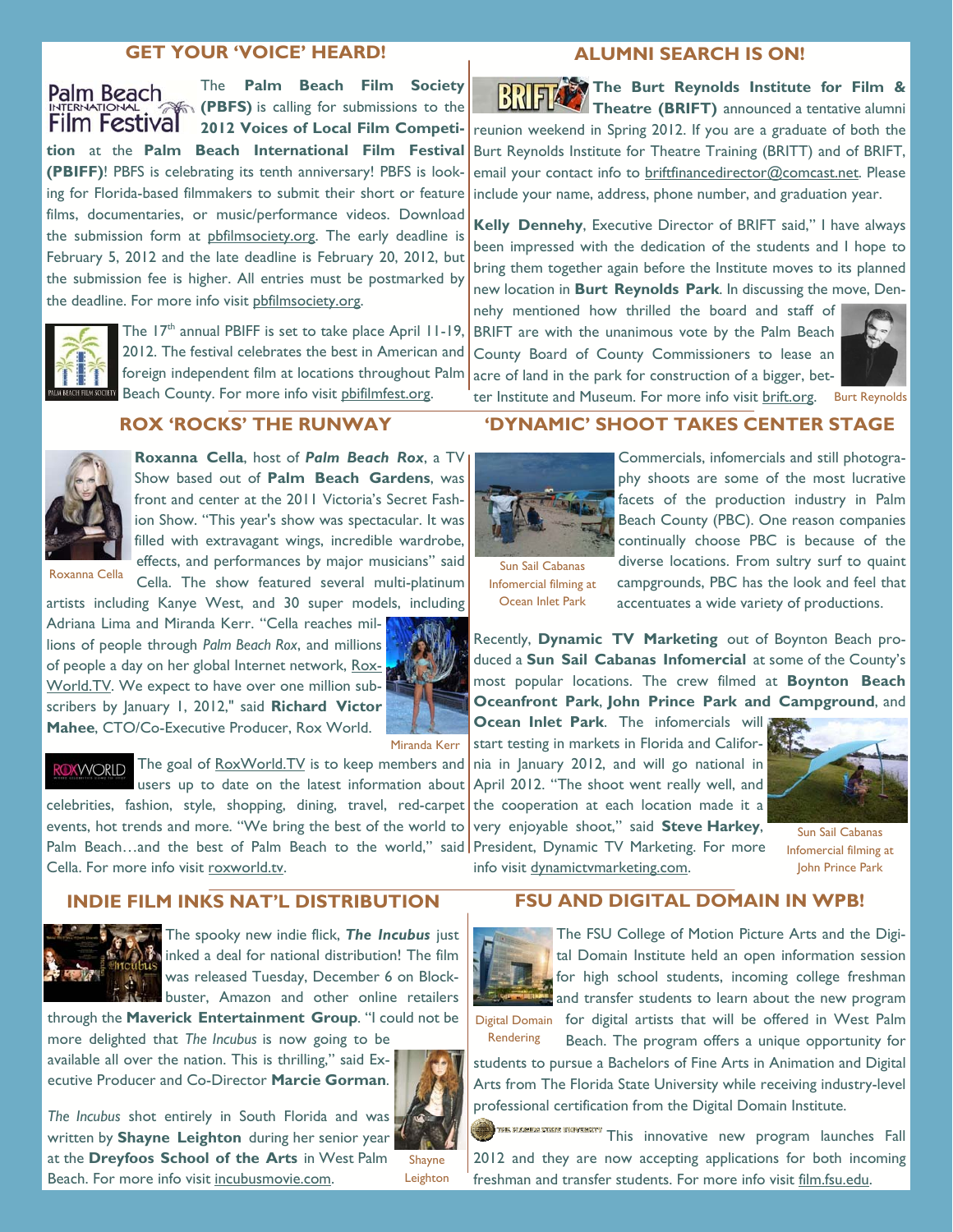### **AFRICAN-AMERICAN FILM FESTIVAL AND MULTICULTURAL FILM FESTIVAL**



**The Kravis Center for the Performing Arts** is once again partnering with producer **James Drayton** to present the annual **African-American Film Festival**. Presented as part of the Kravis Center's ArtSmart series, the sixth annual festival will feature three selections: *Race to Freedom* which will be screened on March 22, 2012 at 7:00pm, *Tuskegee Airmen* on March 29, 2012 at 7:00pm, and *Something the Lord* **Made**  on Thursday, April 5, 2012 at 7:00pm. Aneta Sewell will serve as host for all three evenings of the African-





Drayton

American Film Festival. "I am delighted that the Kravis and I are bringing to the viewing public a seventh season of the African -American Film Festival. The idea of the Festival was born to counter the notion that African American film making is of recent vintage and only consists of a certain type of film that reflects a defined segment of current social conditions. I select a KRAVIS wonderful series of films that are not only entertaining, but provide an educational experience," said James Drayton. Tickets CENTER are \$10 per evening or \$25 for the entire festival. For more information call 561.832.7469.

As part of **Palm Beach State College's (PBSC)** ongoing diversity initiatives, the college held a **Multiculthrough the Light of tural Film Festival** for the 3<sup>rd</sup> consecutive year! During the three day event, hosted by the College's District Diversity Committee, films were shown on each Palm Beach State College campus. The films included *Waiting* 

*for Superman, Nora's Will, Music Within,* and *Voices from Mariel.* The Multicultural Film Festival is an expansion of initiatives to demonstrate PBSC's commitment to diversity awareness and understanding. For more info visit palmbeachstate.edu.

### **SUBMARINE EPIC TO HOLD SCREENING**



The new feature length World War II epic, *USS Sea Viper* has been completed and will shown during an exclusive screening at **The Borland Center** in **Palm Beach Gardens** in January 2012. "Palm Beach County was home for several  $\overline{\text{GSE}}$  great locations. Our team is already in talks on a second feature film, and I'm confident locations in

the County will play a major part," said **Rob Norris**, Co-Producer, *USS Sea Viper*. Included in many of the Palm Beach County scenes were the **Seminole Inn** in **Indiantown**, **Guanabana's Restaurant** in **Jupiter**, **G-Star School of the Arts** in **Palm Springs**, and **Yesteryear Village** in **West Palm Beach**.



The crew also lensed some of their scenes aboard the USS Drum in Mobile, Alabama. The project was produced by

South Florida produc-

tion companies. Pro-Scene from USS Sea Viper



around the country. For info call Ralph Villani at  $\blacksquare$ 772.215.5695 or Rob Norris at 561.352.5052.

G-Star Studios

# **INDUSTRY IPHONE APP ENJOYS SUCCESS**

ducers plan to circulate the film at film festivals



**Doddle**, based in Palm Beach County, is an

iPhone app that provides an interactive mobile production guide for the video industry. The company has been enjoying a lot of success lately! Doddle Pro, one of the professional tools created by Doddle recently won a technical award at the 2011 Cinegear EXPO in Los Angeles. "The company also recently launched Doddle News, an online site covering industry news and blogs," said **Jim Robertson** of Doddle. -<br>Filmoflorida.com

Coming soon is Doddle Pro Online...customers will be able to create interactive call sheets and sync them with the iPhone version. Doddle and sites such as Reel-Crew have revolutionized the way that clients find crew/services. For info visit doddleme.com.

# **SECRET FILMING LOCATION REVEALED**



Production on the feature film *Parker* created quite a buzz! *Parker* is the first Donald Westlake adaptation to officially name its 'criminal with a conscience' by his true name, Parker. The film shot in many of the

One Thousand Ocean

County's most picturesque locations including **One Thousand Ocean,** the Boca Raton Resort & Club and G-Star Studios.



"One Thousand Ocean was singled out and selected by Director **Taylor Hackford** and the production crew," said **Jamie Telchin**, President of development for LXR Luxury Resorts & Hotels. "Palm Beach County, including

Boca Raton, will be getting great exposure in the film. The production company made the choice to shoot here after scouting several other locations. We were honored they chose One Thousand Ocean and feel they did so because it is a truly unique South Florida property, surrounded by water on three sides. The film stars **Jennifer Lopez** and **Jason Statham**. It is set to hit theatres nationwide in October 2012. For more info call 561.233.1000.

# **FTC STAFF CHANGE**



Please join the Palm Beach County Film & Television Commission (FTC) in giving a warm adieu to our Office Coordinator **Jessica Greenshner**. Jessica, new mom to a bouncing baby boy, will be dedicating herself full time to raising her new little man.

Replacing Jessica is our very own **Vanessa Horta**, previously the FTC's contract Administrative Assistant. Vanessa has been with

the FTC since September 2011 and is excited to be an official employee. Vanessa holds a Master of Science in Entertainment Business from Full Sail University and has a strong performance background. Best of luck Jessica and Vanessa! Vanessa Horta